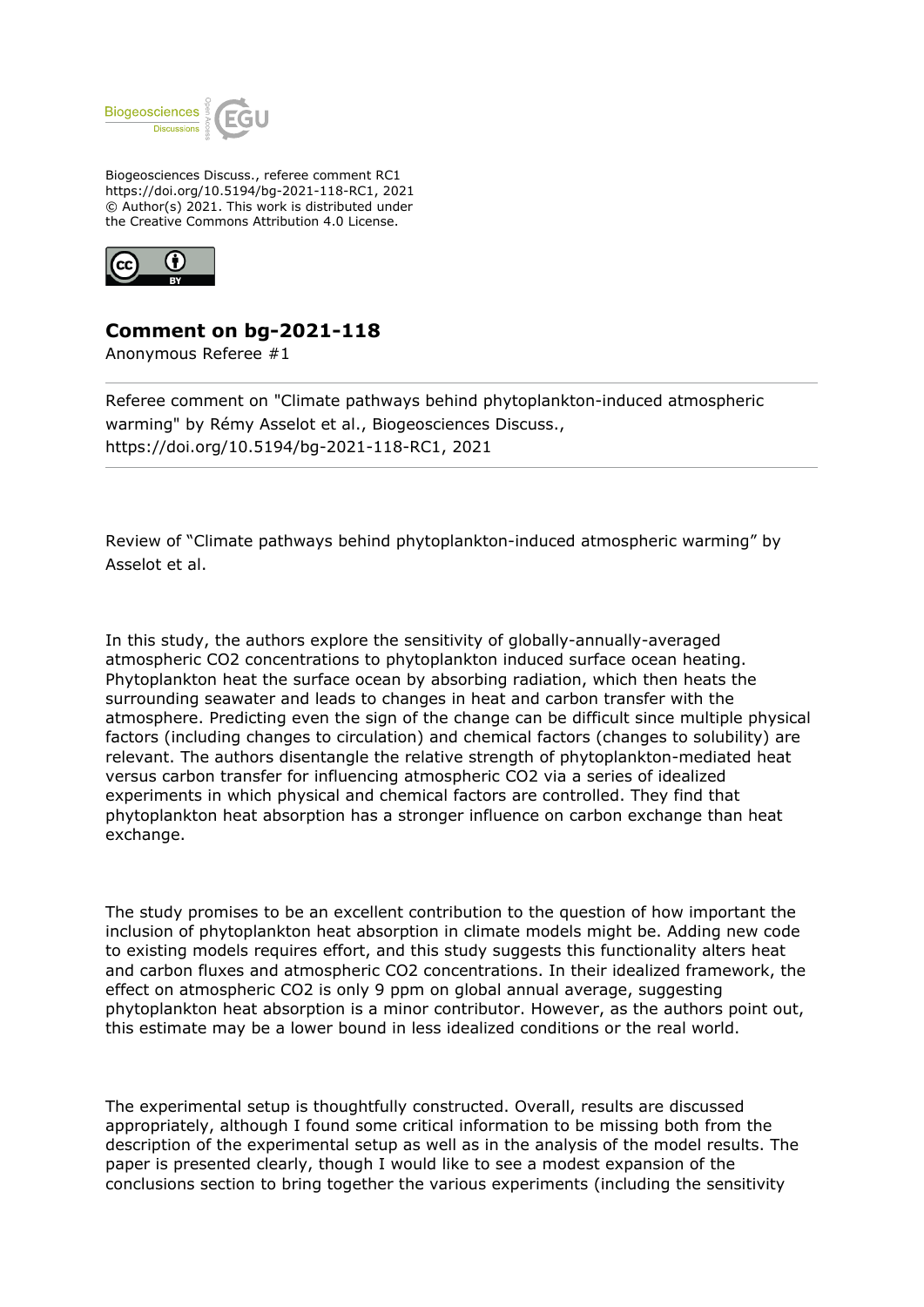tests) in a more meaningful way.

I have some specific comments that should be addressed to improve the clarity of the manuscript:

- Figure 1 shows that the carbonate counter-pump is simulated, but the details of this and its implications and effects on the results are never discussed. Please provide the reader with more detail on this aspect of the biophysical feedback on carbon exchange.
- Depending on model formulation, phytoplankton-mediated heating of the surface ocean could have an effect on the top-down control of zooplankton on primary production. Please discuss if and how this might affect results.
- The absence of nitrogen cycling is not discussed but could have additional consequences not modelled here. If phytoplankton warm a low-oxygen region, and this causes additional oxygen consumption, then there might be additional denitrification. More denitrification would lead to more nitrogen fixation downstream, which might increase biomass regionally (a change in the spatial pattern of NPP, which affects the overlap of solubility vs biomass) and therefore any pathway sensitivity of atmospheric CO2.
- **How is wind stress forcing treated in the model? If it is like Weaver et al. (2001) then** there is a change in the wind stress with a change in global temperature. I could not find this information in the manuscript and it has important implications for the results.
- What are the temperature dependencies in BIOGEM/ECOGEM? Is there an approximation of a microbial loop? Is remineralization accelerated by warming? I could not find this information. This is related also to point (2).
- L175-181: Doesn't the application of ECOGEM change the biogeochemical distributions in the model? If so, 1,000 additional years of spin-up might not be enough. Are the sensitivity tests applied after the  $10,000$  years  $+1,000$  years, or are they applied after 10,000 years (is the atmospheric CO2 prescribed for the 1,000 year ECOGEM spin-up)? Is atmospheric CO2 allowed to stabilize in all model simulations, or are all simulations only run 1,000 years? More details on experimental setup would be useful here.
- It is not clear whether Fe is a prognostic variable. If it is, then are there temperature effects on Fe solubility (and therefore, bioavailability)?
- **Section 2.3: Does sea ice have no influence on heat exchange? Please explain.**
- Table 2 and Section 4.1. I don't see these as being very important to the main message of the paper and suggest moving them into the Appendix. However, it is interesting comparing Tables 2 & B1. Inclusion of seasonal cycling has more of an effect on SST than 40 ppm change in CO2! What is the effect of seasonal cycling on chlorophyll?
- Section 4.2 could also move to an Appendix. But, as mentioned elsewhere- is the wind forcing different across the main model experiments due to differences in SST anomaly from pre-industrial state?
- Conclusions are missing some wider speculation as well as more discussion of model limitations. What would the authors expect if a land model were to be included in their simulations? What about sea ice influencing heat flux, or carbonate counter-pump effects or changes to micronutrient availability? Feedbacks in a transient state?

Finally, I have some minor suggestions for language: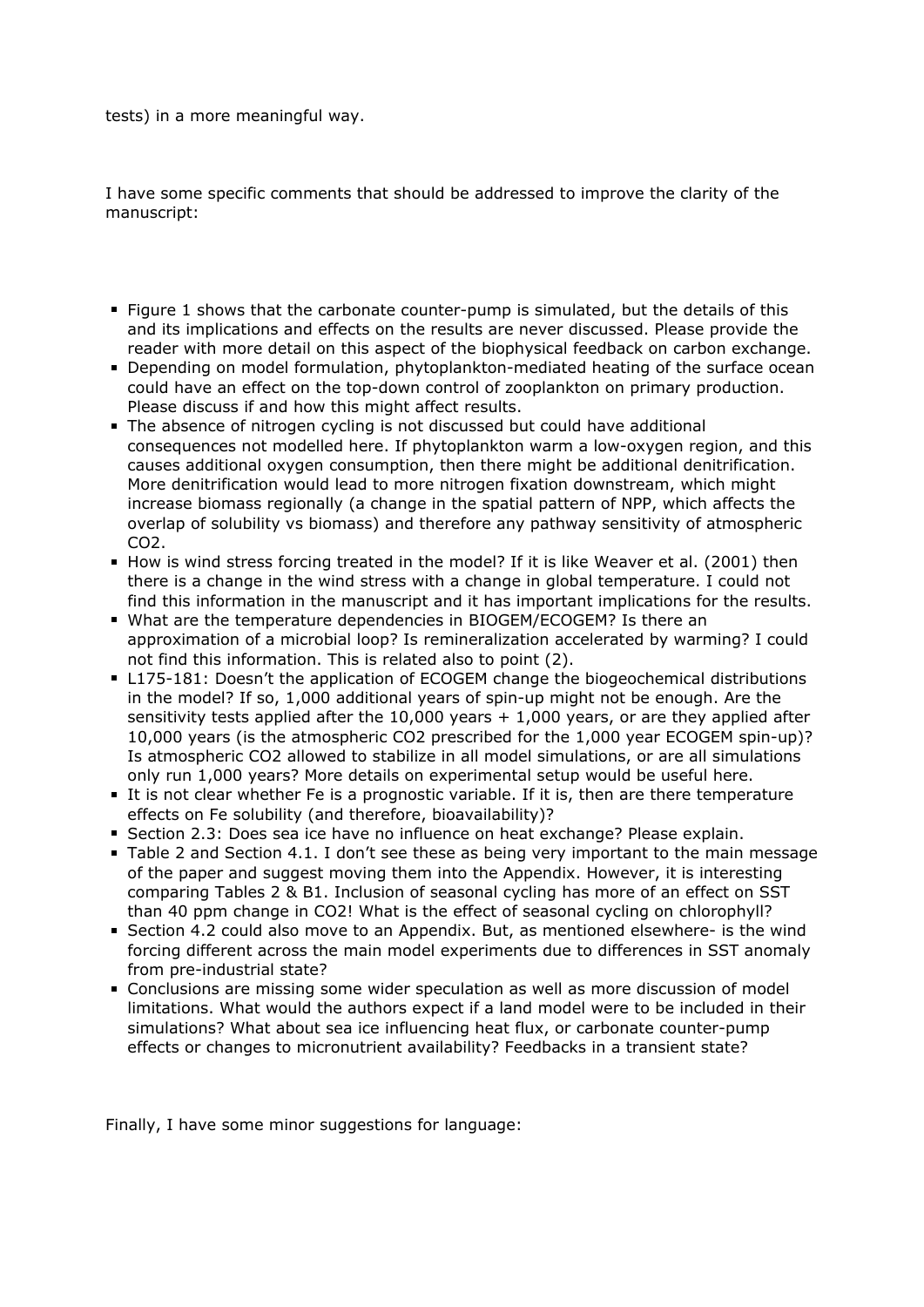L1: "in which ways", or "ways in which"?

L10: "…the freely evolving solubility of CO2…" (due to what? Is it going up or down?)

L11: Some kind of summary sentence that gives the results context would be useful here.

L20: "evidence supports"

L29: "Models of differing complexity…"

L61: "…as follows…"

L71: "...composed of..."

L75: "...the sensitivity of atmospheric CO2 is mainly explained..."

L119: remove "availability"

L119: "prey"

L119: Table A1 shows that phytoplankton are  $\sim$ 3X smaller than the zooplankton. Does this mean there is no zooplankton grazing in the model?

L125: "For simplicity…"

Eqn 1: Does sea ice not affect light attenuation? Why not? Does this mean there is biomass under sea ice?

L132: "...total chlorophyll concentration .."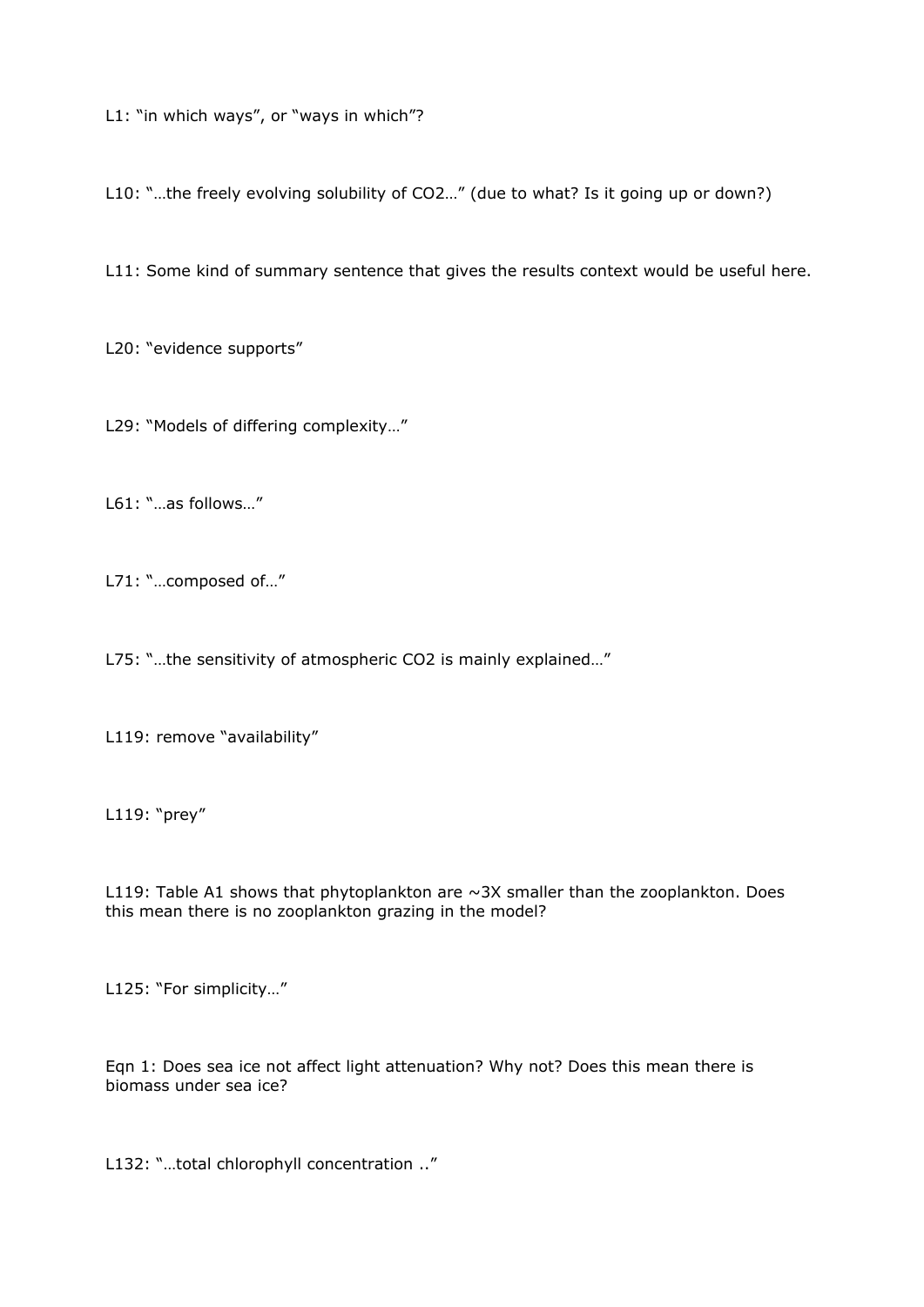L142: "...is released in the form of..."

L151: "…received…"

Figure 1: There is no arrow between sea ice and anything else

Figure 5: Shouldn't "Bio" look more like Figure 1 (with an arrow going from SAT to SST?) Plus, CO2 should be able to enter the ocean in this simulation? Same for BioLA.

L203: Is this only the biological pump? What about CaCO3?

L216: "…concentrations differ."

L225: "…we ensure that the heat and CO2 interaction is negligible by …"

L227: "...analyses..."

L237: split into 2 sentences

L245: "Finally, the response of the surface atmospheric temperature due to changes in oceanic and atmospheric properties is studied"

L250: What is the temperature dependency that produces the shallower flux of OM due to warming from phytoplankton light absorption? (For those not familiar with your model).

L251 (and elsewhere): "The chlorophyll biomass difference…" (Also applies to SST)

L264: remove "more important"

L 270: might this be due to the lack of an influence of sea ice on heat flux?